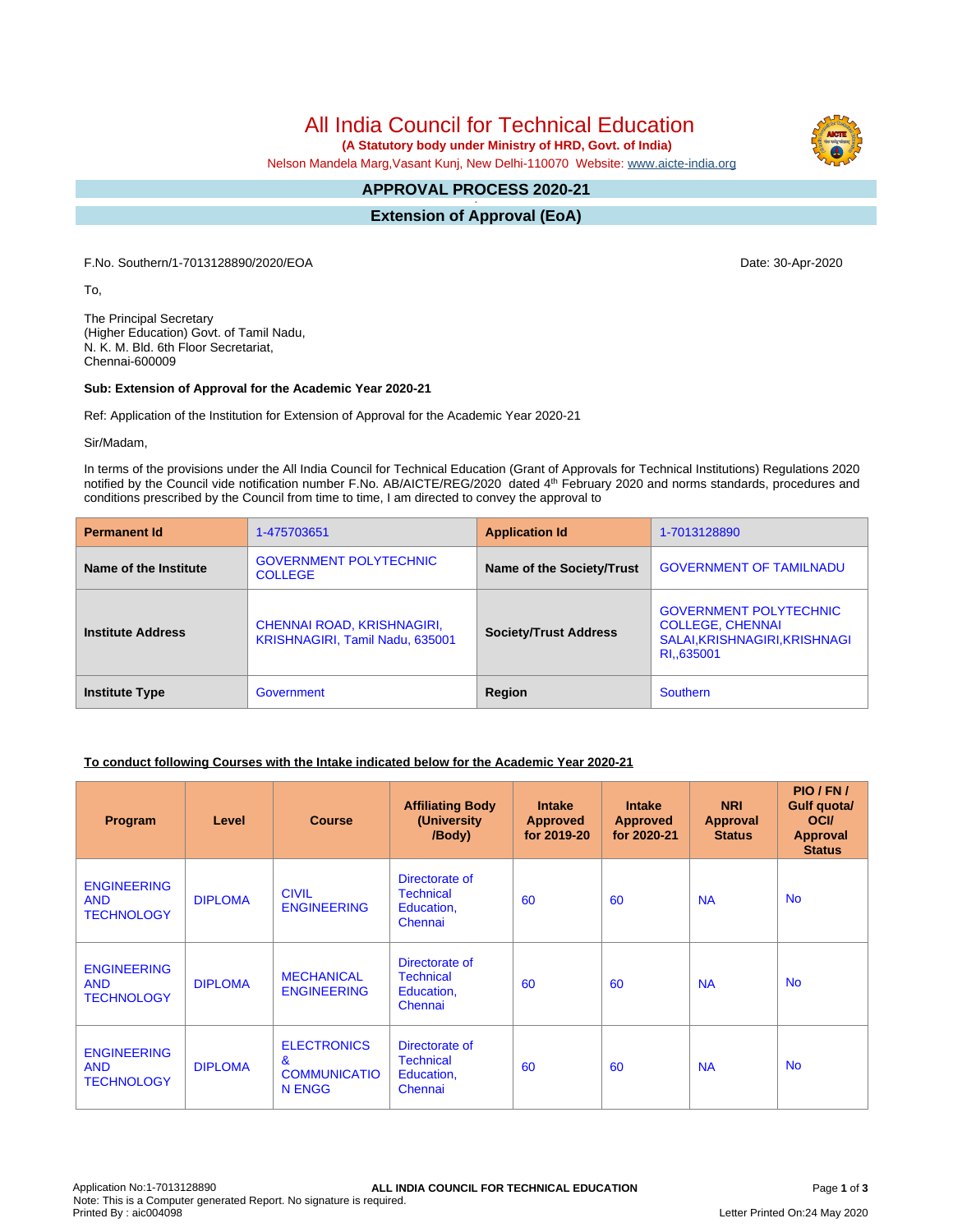| <b>ENGINEERING</b><br><b>AND</b><br><b>TECHNOLOGY</b> | <b>DIPLOMA</b> | <b>COMPUTER</b><br><b>ENGINEERING</b>                           | Directorate of<br><b>Technical</b><br>Education,<br>Chennai | 60 | 60 | <b>NA</b> | <b>No</b> |
|-------------------------------------------------------|----------------|-----------------------------------------------------------------|-------------------------------------------------------------|----|----|-----------|-----------|
| <b>ENGINEERING</b><br><b>AND</b><br><b>TECHNOLOGY</b> | <b>DIPLOMA</b> | <b>CIVIL</b><br><b>ENGINEERING</b>                              | Directorate of<br><b>Technical</b><br>Education,<br>Chennai | 60 | 60 | <b>NA</b> | <b>No</b> |
| <b>ENGINEERING</b><br><b>AND</b><br><b>TECHNOLOGY</b> | <b>DIPLOMA</b> | <b>MECHANICAL</b><br><b>ENGINEERING</b>                         | Directorate of<br><b>Technical</b><br>Education,<br>Chennai | 60 | 60 | <b>NA</b> | <b>No</b> |
| <b>ENGINEERING</b><br><b>AND</b><br><b>TECHNOLOGY</b> | <b>DIPLOMA</b> | <b>ELECTRONICS</b><br>&<br><b>COMMUNICATIO</b><br><b>N ENGG</b> | Directorate of<br><b>Technical</b><br>Education,<br>Chennai | 60 | 60 | <b>NA</b> | <b>No</b> |
| <b>ENGINEERING</b><br><b>AND</b><br><b>TECHNOLOGY</b> | <b>DIPLOMA</b> | <b>COMPUTER</b><br><b>ENGINEERING</b>                           | Directorate of<br><b>Technical</b><br>Education,<br>Chennai | 60 | 60 | <b>NA</b> | <b>No</b> |
| <b>ENGINEERING</b><br><b>AND</b><br><b>TECHNOLOGY</b> | <b>DIPLOMA</b> | <b>MECHANICAL</b><br><b>ENGINEERING</b>                         | Directorate of<br><b>Technical</b><br>Education,<br>Chennai | 30 | 15 | <b>NA</b> | <b>No</b> |
| <b>ENGINEERING</b><br><b>AND</b><br><b>TECHNOLOGY</b> | <b>DIPLOMA</b> | <b>ELECTRONICS</b><br>&<br><b>COMMUNICATIO</b><br><b>N ENGG</b> | Directorate of<br><b>Technical</b><br>Education,<br>Chennai | 30 | 30 | <b>NA</b> | <b>No</b> |
| <b>ENGINEERING</b><br><b>AND</b><br><b>TECHNOLOGY</b> | <b>DIPLOMA</b> | <b>CIVIL</b><br><b>ENGINEERING</b>                              | Directorate of<br><b>Technical</b><br>Education,<br>Chennai | 30 | 30 | <b>NA</b> | <b>No</b> |

## **It is mandatory to comply with all the essential requirements as given in APH 2020-21 (Appendix 6)**

The Institution/ University is having the following deficiencies as per the online application submitted to AICTE and the same shall be complied within Two year from the date of issue of this EoA

| Deficiencies Noted based on Self Disclosure |                   |  |  |  |  |
|---------------------------------------------|-------------------|--|--|--|--|
| <b>Particulars</b>                          | <b>Deficiency</b> |  |  |  |  |
| 1. Computational Facilities                 |                   |  |  |  |  |
| PCs to Student ratio                        | Yes               |  |  |  |  |
| 2. Faculty Deficiency                       | Yes               |  |  |  |  |

**\***Please refer Deficiency Report for details